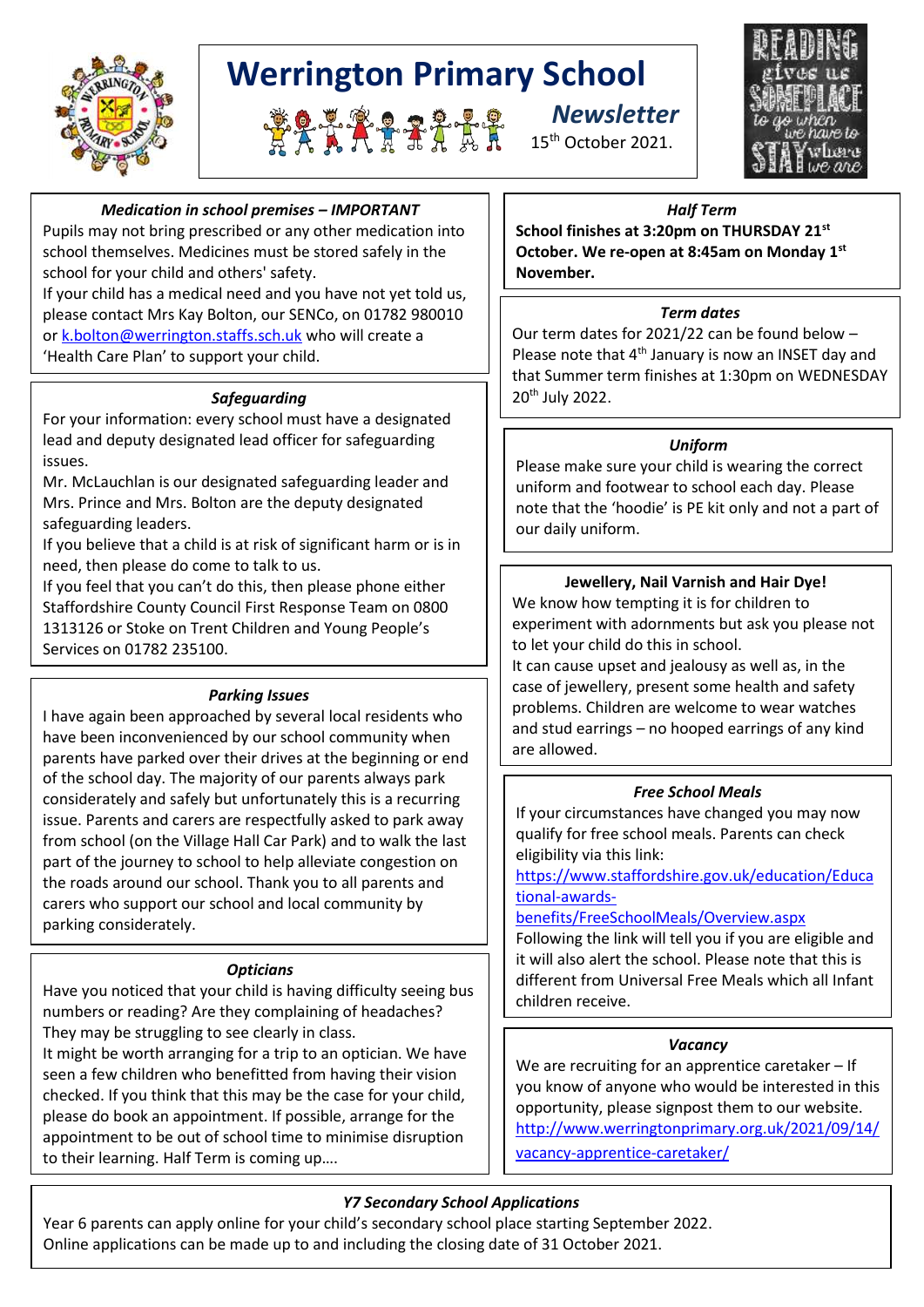#### *Covid Awareness*

Coronavirus has not gone away. In order to keep our community safe, please remember that if your child has ANY of the main symptoms of COVID-19, even if they are mild, then they should get a PCR TEST (test that is sent to a lab) as soon as possible.

Where possible, we recommend that your child should also STAY AT HOME AND NOT COME TO SCHOOL and self-isolate until you get the test result. The main symptoms of COVID-19 are:

- 1. A high temperature;
- 2. A new, continuous cough
- 3. A loss or change of sense to smell or taste.

#### *Covid Safety*

Covid cases are rising rapidly within our community As a vital part of our covid safety plan, I must ask that **all visitors to site abide by our one-way system.** The one-way system may be a minor inconvenience to some, but does help keep our infection rates low which means that we do not have to close year groups for home-schooling. Your help and support in following our one-way system is much appreciated. Our Covid Risk Assessment and Management Plans can be found on our school website [http://www.werringtonprimary.org.uk/about-us/covid-](http://www.werringtonprimary.org.uk/about-us/covid-19-outbreak-management-plan/)

[19-outbreak-management-plan/](http://www.werringtonprimary.org.uk/about-us/covid-19-outbreak-management-plan/)

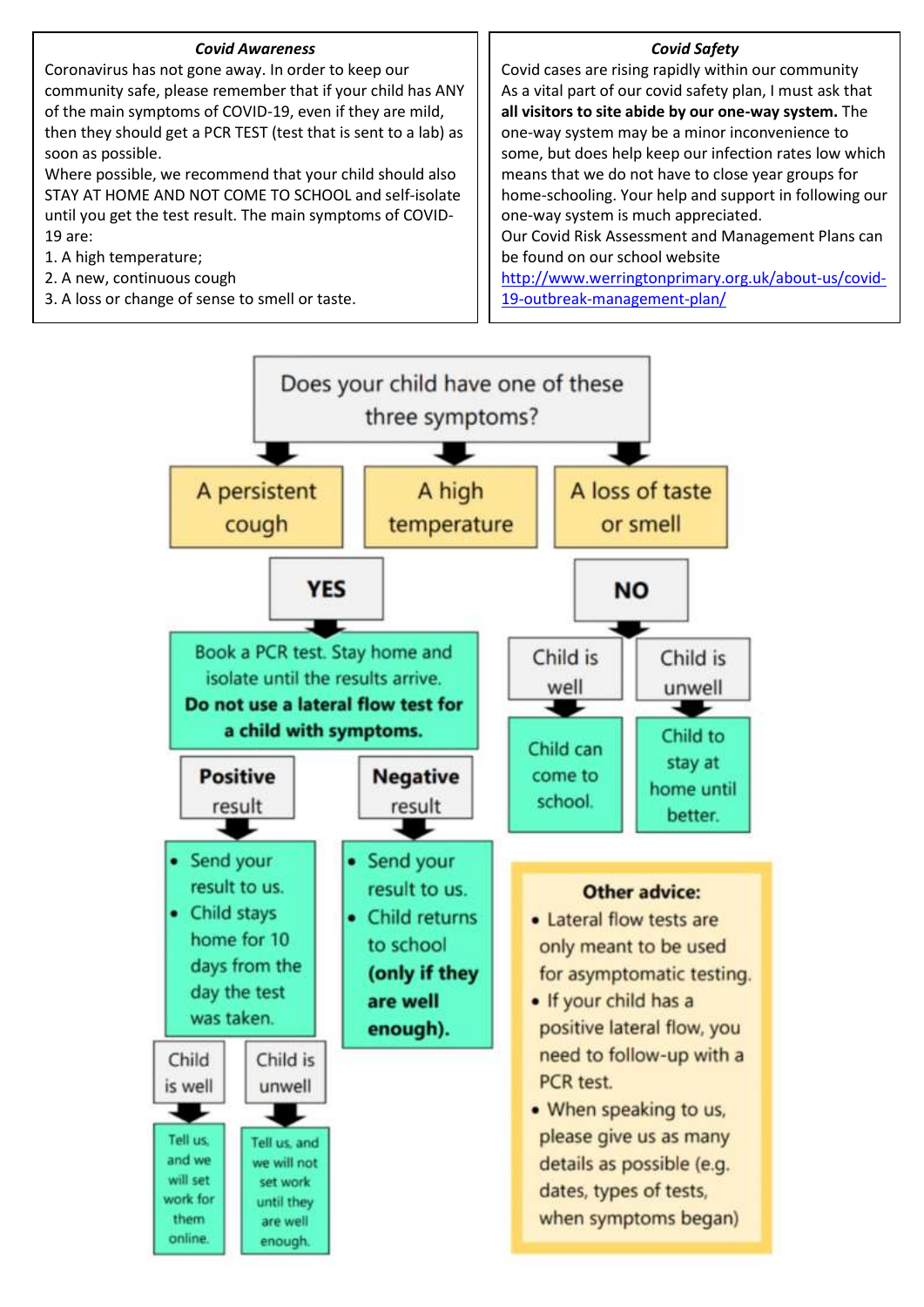# Werrington Primary School



# **Term dates 2021/22**

|                                                    | <b>Pupil's Year</b>                | <b>Staff Year</b>                   |
|----------------------------------------------------|------------------------------------|-------------------------------------|
| Autumn 2020.                                       |                                    |                                     |
| <b>School Opens</b>                                | Thursday 2 <sup>nd</sup> September | Wednesday 1 <sup>st</sup> September |
| <b>School Closes</b>                               | Thursday 21 <sup>st</sup> October  | Friday 22 <sup>nd</sup> October     |
|                                                    |                                    |                                     |
| <b>School Opens</b>                                | Monday 1 <sup>st</sup> November    | Monday 1 <sup>st</sup> November     |
| <b>School Closes</b>                               | Friday 17 <sup>th</sup> December   | Friday 17 <sup>th</sup> December    |
|                                                    |                                    |                                     |
| <b>Spring 2021.</b>                                |                                    |                                     |
| <b>School Opens</b>                                | Wednesday 5 <sup>th</sup> January  | Tuesday 4 <sup>th</sup> January     |
| <b>School Closes</b>                               | Thursday 17 <sup>th</sup> February | Friday 18 <sup>th</sup> February    |
|                                                    |                                    |                                     |
| <b>School Opens</b>                                | Monday 28 <sup>th</sup> February   | Monday 28 <sup>th</sup> February    |
| <b>School Closes</b>                               | Friday 8 <sup>th</sup> April       | Friday 8 <sup>th</sup> April        |
|                                                    |                                    |                                     |
| <b>Summer 2021.</b>                                |                                    |                                     |
| <b>School Opens</b>                                | Monday 25 <sup>th</sup> April      | Monday 25 <sup>th</sup> April       |
| School Closed - May Day Monday 2 <sup>nd</sup> May |                                    |                                     |
| <b>School Closes</b>                               | Friday 27 <sup>th</sup> May        | Friday 27 <sup>th</sup> May         |
|                                                    |                                    |                                     |
| <b>School Opens</b>                                | Tuesday 7 <sup>th</sup> June       | Monday 6 <sup>th</sup> June         |
| <b>School Closes</b>                               | Wednesday 20 <sup>th</sup> July    | Wednesday 20th July                 |

# **Inset days:**

- **Wednesday 1st September**
- **Friday 22nd October**
- **Tuesday 4th January**
- **Friday 18th February**
- **Monday 6th June**

*Autumn Term 2022 starts Monday 5th September for staff and Tuesday 6th September for pupils.*